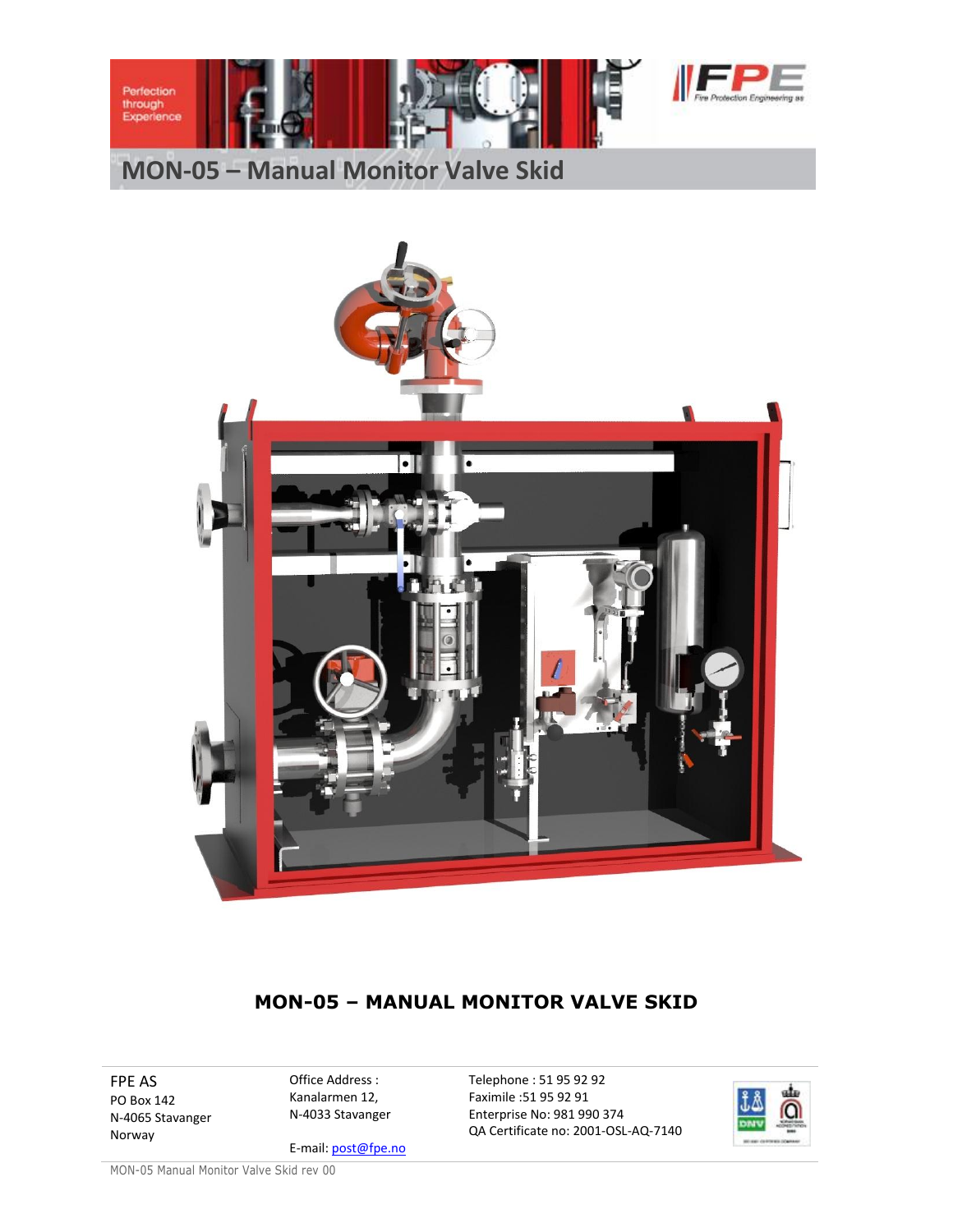

#### **Standard material**

Piping: Titanium gr. 2 Valve: Valve: Titanium gr. 2 Monitor: Bronze

Cabinet: SST AISI 316, painted externally Monitor Valve: The Monitor Valve: Inbal 799 PCV, Titanium gr. 2 Nozzle: FPE design, Alubronze

#### **Installation**

Mount: Bolt to deck.

#### **Operation**

Open Inbal Deluge Valve manually at the skid, remotely via the platform F&G system or by activating the local manual release instrument valve. The Inbal valve maintains a steady pressure and flow to the monitor, un-dependent on varying inlet pressures.

Monitor: Manual operation.

# Office Address : **Options** Piping: Cunifer CU 90/10 w/ Alubronze valve • Super Duplex Stainless Steel Cabinet: and a state of the state of the Insulation • Heater (Zone 1 Certified) Monitor: **Monitor: CONFIDENTIAL MONO CONFIDENT** OSCIllating type w/ Manual Override **Capability** Nozzle: Same Contract Contract Contract Contract of FPE autofog nozzle • Project Preference Mount: **Seal weld w/ 309 filler wire (316SS to C.S.)** Country to Seal weld w/ 309 filler wire (316SS to C.S.) **Working pressure:** 20 barg (290 psig) **Test pressure:** 30 barg (435 psig)

FPE AS PO Box 142 N-4065 Stavanger Norway

Kanalarmen 12, N-4033 Stavanger

E-mail: post@fpe.no

Telephone : 51 95 92 92 Faximile :51 95 92 91 Enterprise No: 981 990 374 QA Certificate no: 2001-OSL-AQ-7140



MON-05 Manual Monitor Valve Skid rev 00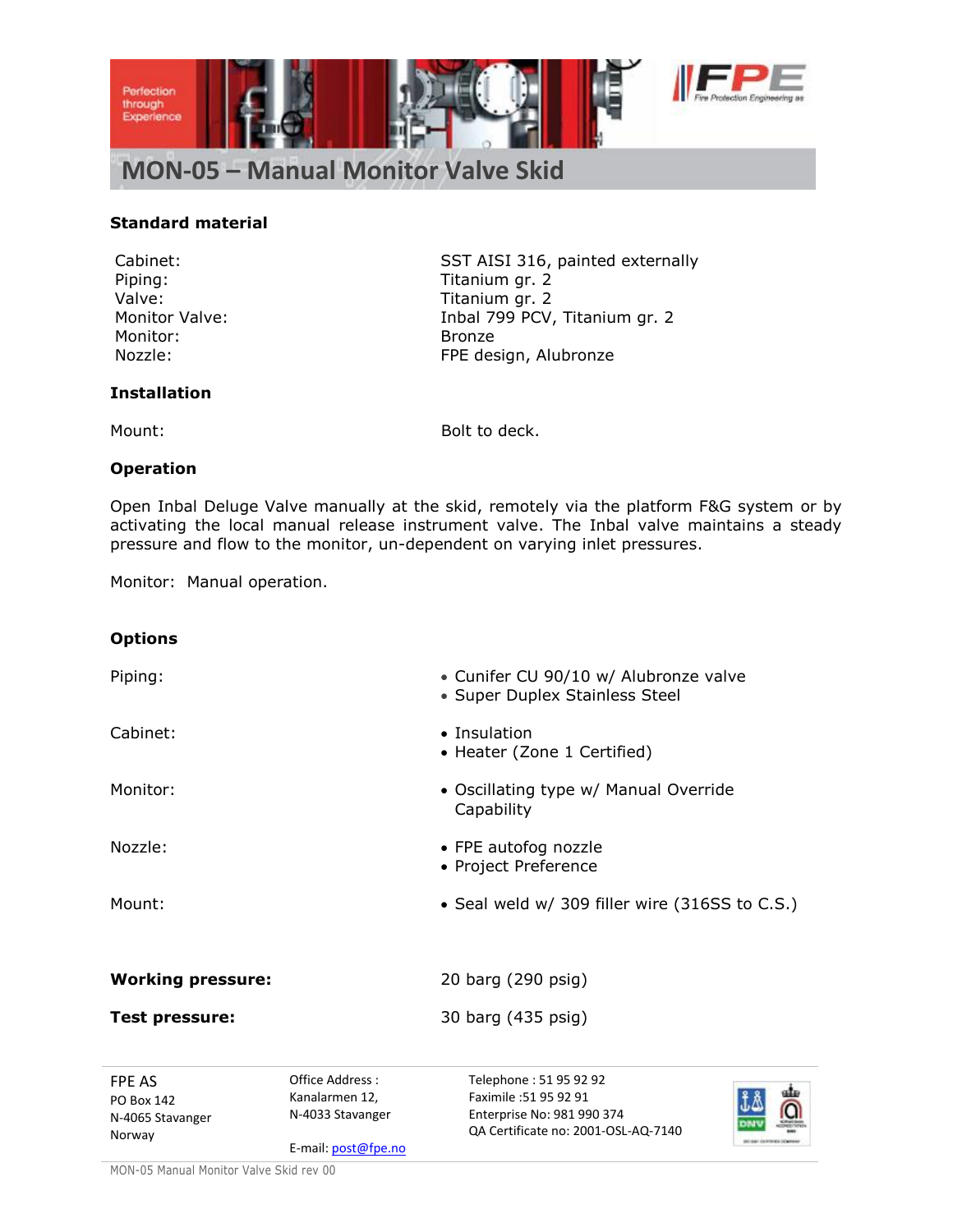

**MON-05 – Manual Monitor Valve Skid**

| Size           | Min / Max                                                       | Length | Height | Depth | Dry    |
|----------------|-----------------------------------------------------------------|--------|--------|-------|--------|
|                | <b>Flow</b>                                                     |        |        |       | Weight |
|                |                                                                 |        |        |       |        |
|                |                                                                 |        |        |       |        |
| Inch           | $m^3$ /hr (gpm)                                                 | mm     | mm     | mm    | kq     |
|                | 90 (396) /                                                      |        |        |       |        |
| $\overline{4}$ | 165 (727)                                                       | 1700   | 1700   | 700   | 420    |
| Note:          |                                                                 |        |        |       |        |
|                |                                                                 |        |        |       |        |
|                | 1. The minimum and maximum flow rate is FPE's standard          |        |        |       |        |
|                | monitor nozzle that returns to fog pattern after operation. The |        |        |       |        |
|                |                                                                 |        |        |       |        |
|                | nozzle can be fixed to meet a project requirement within this   |        |        |       |        |
|                | range.                                                          |        |        |       |        |
|                | 2. Flow rates are based on an approximate nozzle inlet pressure |        |        |       |        |
|                |                                                                 |        |        |       |        |
|                | of 7 barg (100 psig).                                           |        |        |       |        |

### **Table 1: MON-05 Dimension and Flow Data**

FPE AS PO Box 142 N-4065 Stavanger Norway

Office Address : Kanalarmen 12, N-4033 Stavanger

E-mail: post@fpe.no

Telephone : 51 95 92 92 Faximile :51 95 92 91 Enterprise No: 981 990 374 QA Certificate no: 2001-OSL-AQ-7140